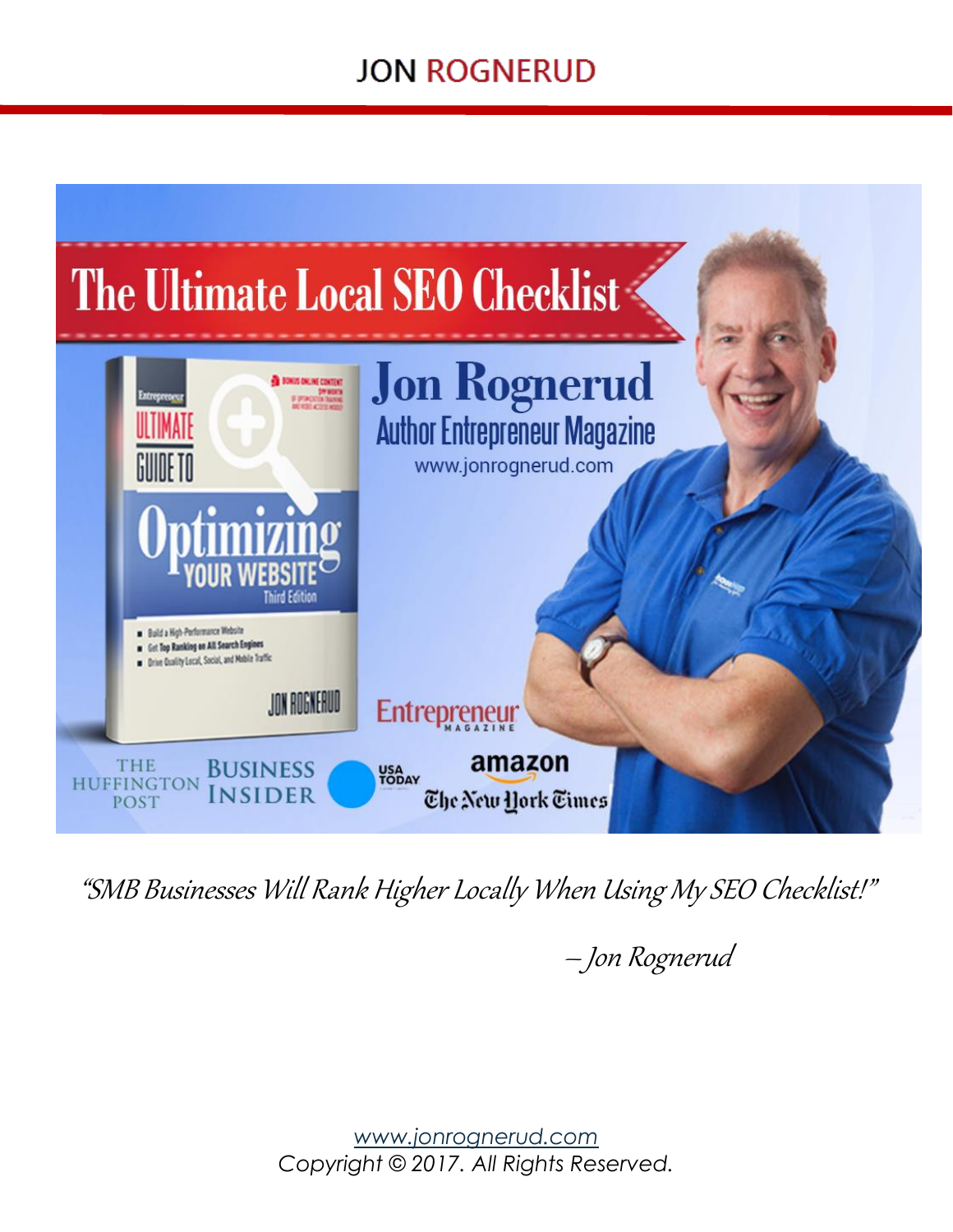

**Local SEO Checklist For SMB**

[\(www.jonrognerud.com\)](http://www.jonrognerud.com/)



#### **Website:**

| 1                       | <b>Claim "Google My</b><br><b>Business" (GMB) Listings</b>                 | https://www.google.com/business/                                                                                 |
|-------------------------|----------------------------------------------------------------------------|------------------------------------------------------------------------------------------------------------------|
| $\mathbf 2$             | <b>Top Local Business</b><br><b>Directories by Category</b>                | https://www.brightlocal.com/2017/04/11/top-local-citations-by-<br>business-category/                             |
| $\overline{\mathbf{3}}$ | <b>Top Local Citations by</b><br>Country (US, UK)                          | https://whitespark.ca/top-local-citation-sources-by-country/                                                     |
| 4                       | <b>Mobile Search Friendly?</b>                                             | https://search.google.com/search-console/mobile-friendly                                                         |
| 6                       | <b>Local content pages</b>                                                 | https://www.scripted.com/local-content                                                                           |
| 7                       | YouTube Traffic Optimize                                                   | https://jonrognerud.com/get-traffic-youtube-videos                                                               |
| 8                       | <b>Facebook Business Page</b><br>and Facebook<br><b>OpenGraph Debugger</b> | https://www.facebook.com/business/learn/set-up-facebook-<br>page & https://developers.facebook.com/tools/debug/  |
| 9                       | <b>Twitter Advanced search</b><br>and Twitter Cards                        | search.twitter.com & https://dev.twitter.com/cards/overview                                                      |
| 11                      | <b>Local citation finder and</b><br>link building                          | https://whitespark.ca/local-citation-finder/                                                                     |
| 12                      | Local reviews and<br>testimonials (WP plugin)                              | https://www.getfivestars.com                                                                                     |
| 13                      | <b>Schema - Local Business</b><br><b>Markup</b>                            | https://schema.org/LocalBusiness                                                                                 |
| 14                      | <b>Xenu Site Checker</b>                                                   | http://home.snafu.de/tilman/xenulink.html                                                                        |
| 15                      | <b>Google analytics</b>                                                    | https://www.google.com/analytics                                                                                 |
| 16                      | Yelp                                                                       | https://biz.yelp.com/ and https://www.yelp-<br>support.com/article/How-do-I-add-a-business-to-<br>Yelp?l=en US#1 |
| 17                      | <b>Yext Power Listings</b>                                                 | https://www.yext.com/pl/powerlistings/plans.html                                                                 |
| 18                      | <b>Yext Local Business</b><br><b>Diagnostics</b>                           | https://www.yext.com/partner/seobandwagon/diagnostic.html                                                        |
| 19                      | <b>Moz Local Biz Check</b>                                                 | https://moz.com/local/search                                                                                     |
| 20                      | <b>Bing Local Business</b>                                                 | https://www.bingplaces.com/                                                                                      |
| 21                      | <b>Local Reporting &amp; Listing</b><br>Management                         | https://www.brightlocal.com/features-local-businesses/                                                           |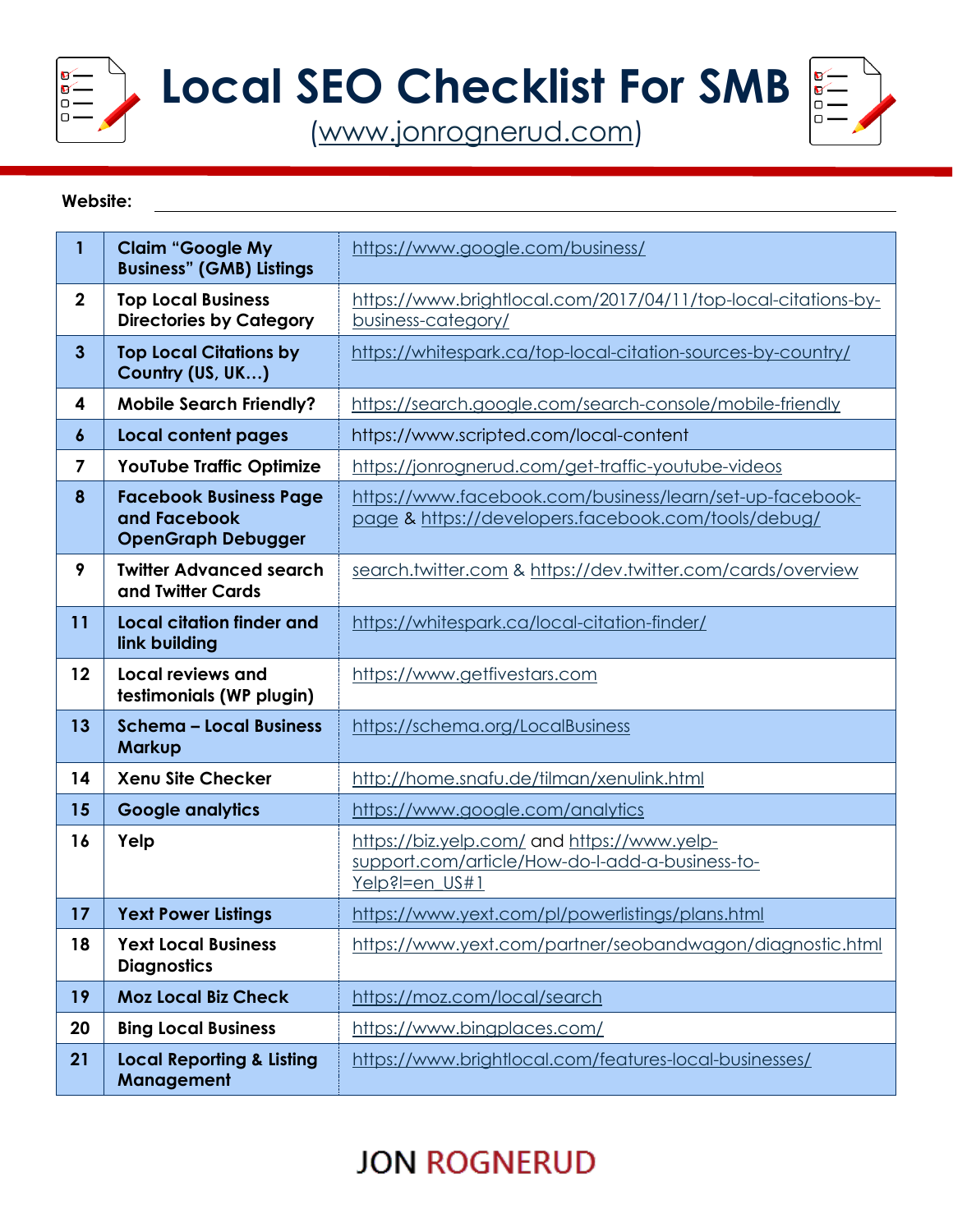

### **How do you get listed in local search on Google?**

As you build your local brand, visibility in search engines is paramount.

While it may initially seem confusing and possibly hard to rank locally, following the checklist above is essential to getting it done right.

Additionally, remember that local businesses get searched via mobile more than desktop on average, so you must ensure a mobile friendly website as well.

As you plan for a total presence is local search, consider paid ads (Google Adwords), Google Maps listings and Natural, Organic search (SEO). Results in search must include social media profiles, videos and review sites (like Yelp).

As a first step, create a 'Google My Business' account and set out to build a consistent profile for your business(es) across all your websites and top niche business directories.

### **The "NAP" (Name, Address, Phone Number) concept is an important one!**

During a [local SEO audit,](https://jonrognerud.com/seo-audit/) discovery and matching of NAP updates in your online eco-system will enhance your local listings and provide a great user experience at the same time.

Specifically, that means the official name of your business. Ensure that the address and phone is exact and correct. And yes, things like '#' versus "Suite" in an address matters.

You may have names correct, outdated or wrong address information. Perhaps all looks good initially, but you find that the phone numbers are wrong, use 800 vs. "local area code", and is poorly formatted for consistence. This must be updated in all visible and public web places.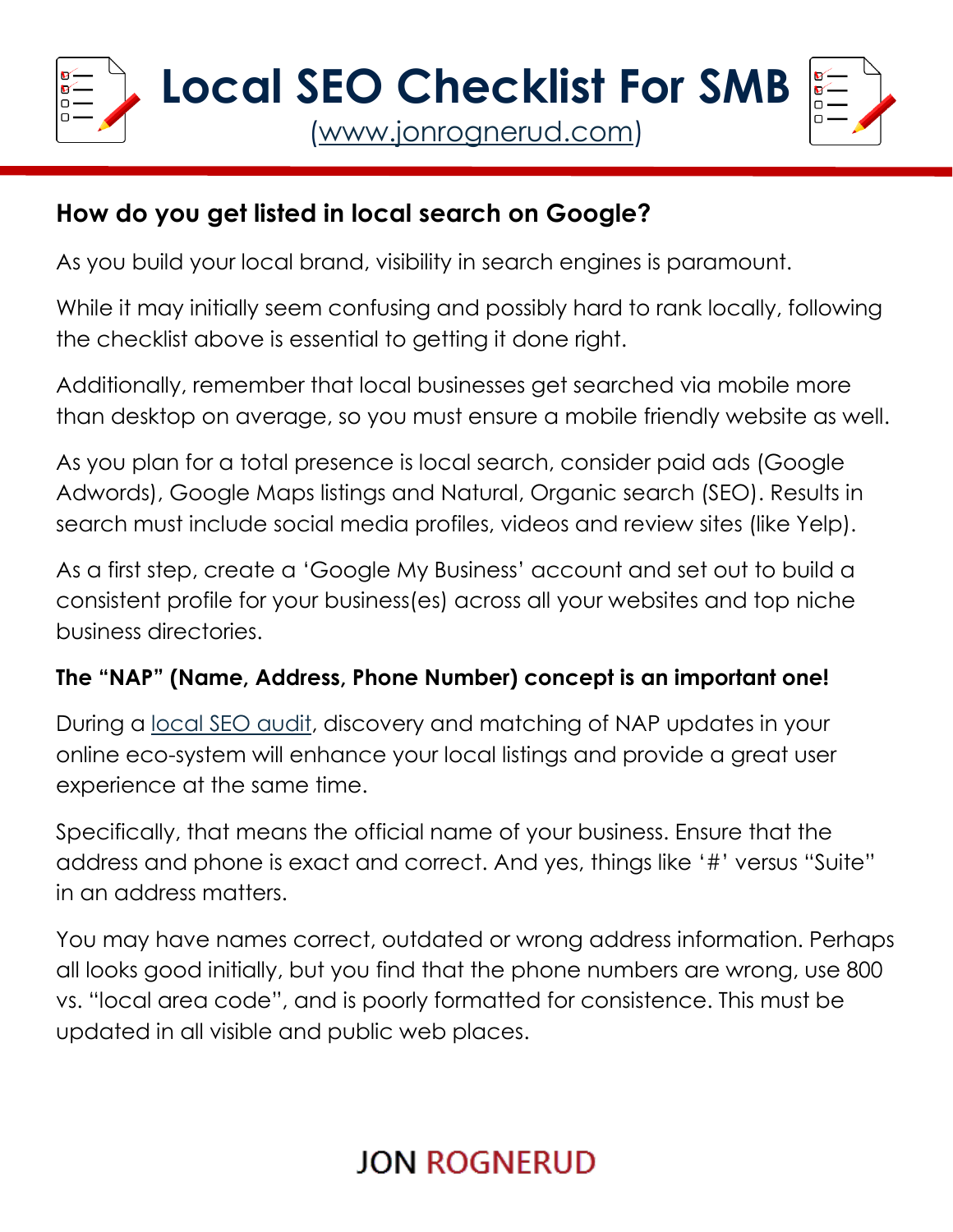

#### **Summary:**

The items 1 thru 4 on the **Local SEO Checklist** above are essential starting points on your road to local ranking success!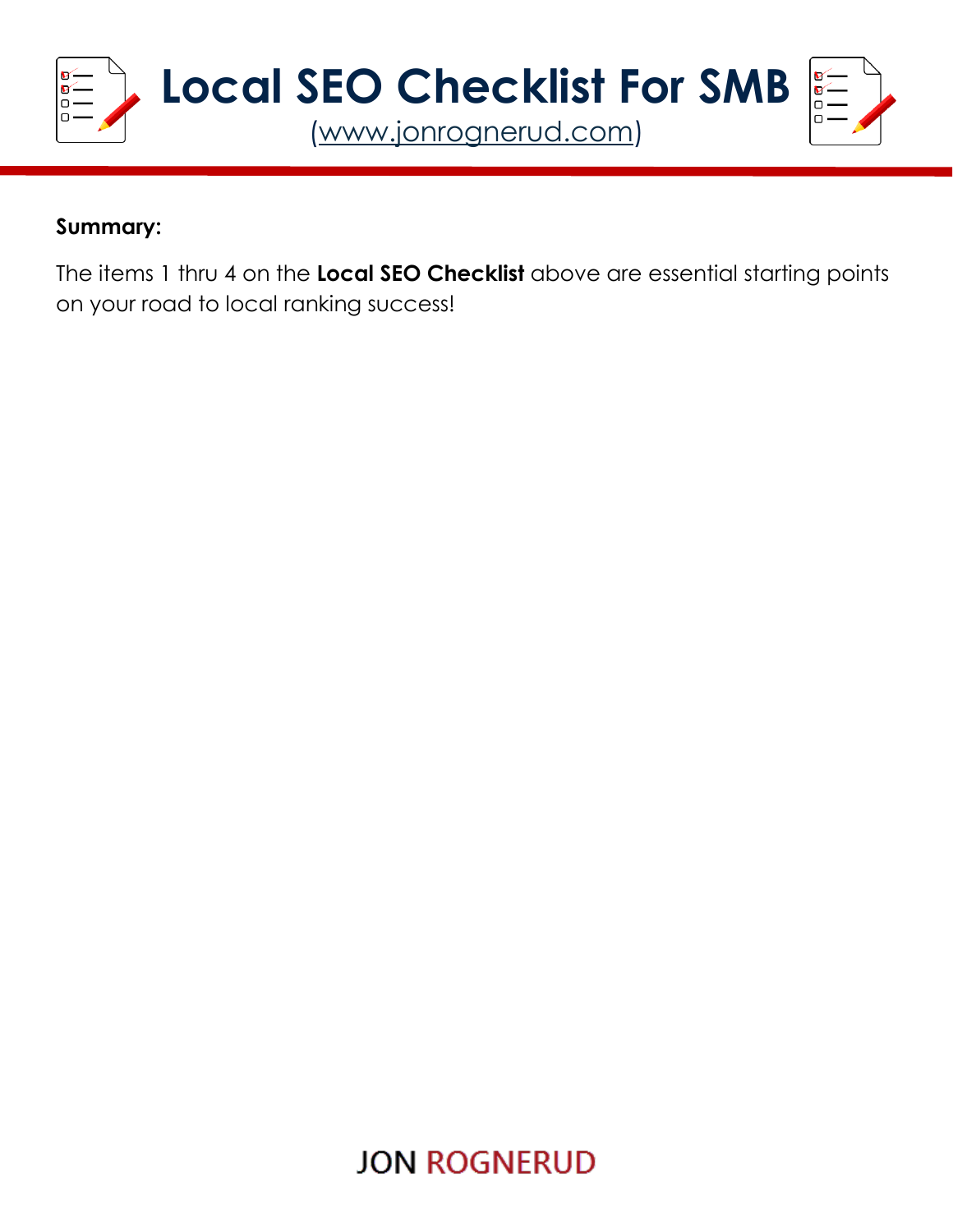

### **Important Disclaimer:**

It bears repeating…It's **not** the about cute tools or the amount of flashy glitter! Use the tools to support your strategy.

And a reminder: It's never a straight path.

The dynamic nature of the web, your local competition, your local markets and the ever-changing local Google algorithm makes for a non-boring, continuous series of opportunities for you.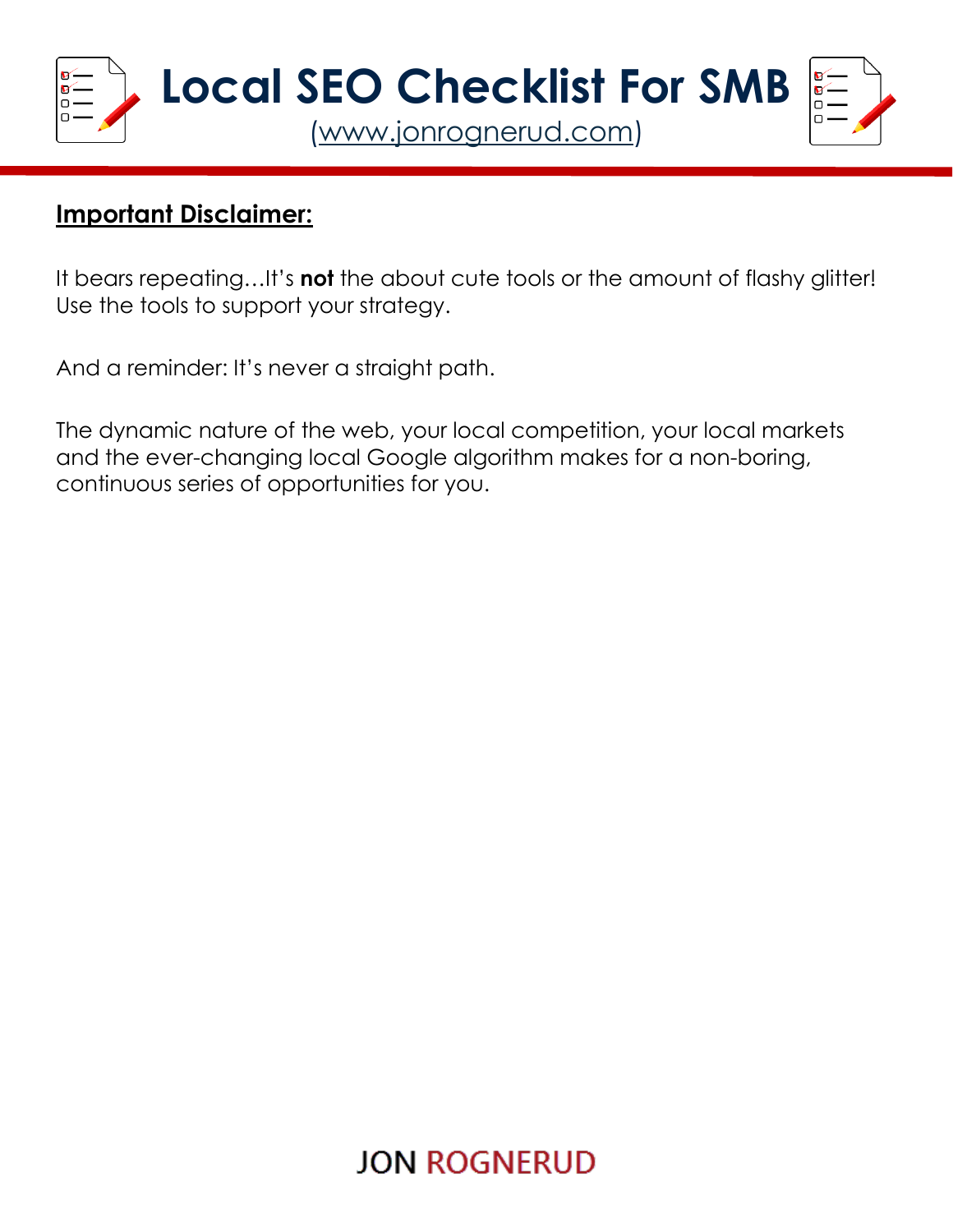

### **What Are The Top Local SEO Ranking Factors?**



Data pulled from the annual moz.com local research study.